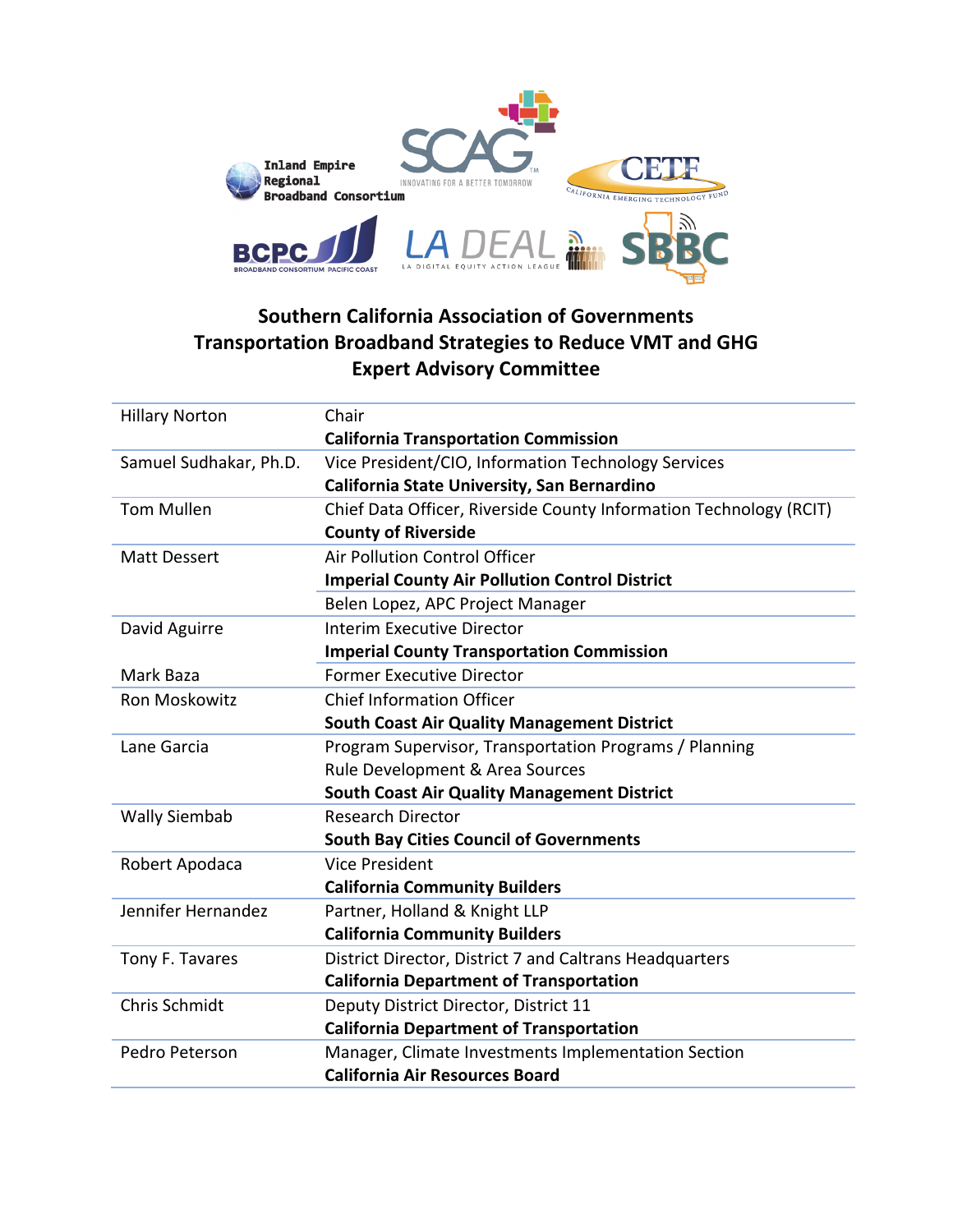| <b>Teri Sanders</b>      | Chief Operating Officer, California K-12 High Speed Network        |
|--------------------------|--------------------------------------------------------------------|
|                          | <b>Imperial County Office of Education</b>                         |
| Joe Wallace              | CEO and Chief Innovation Officer                                   |
|                          | <b>Coachella Valley Economic Partnership</b>                       |
| <b>Terry Theobald</b>    | <b>Chief Information Officer</b>                                   |
|                          | <b>County of Ventura</b>                                           |
| Hernan Galperin, Ph.D.   | Associate Professor of Communication and Assistant Dean for        |
|                          | Teaching Excellence, Annenberg School for Communication            |
|                          | <b>University of Southern California</b>                           |
| Donald Camph             | <b>Transportation Expert</b>                                       |
| <b>Paul Granillo</b>     | <b>President and CEO</b>                                           |
|                          | <b>Inland Empire Economic Partnership</b>                          |
| Lucy Dunn                | <b>President and CEO</b>                                           |
|                          | <b>Orange County Business Council</b>                              |
| Jennifer Ward            | <b>Senior Vice President</b>                                       |
|                          | <b>Orange County Business Council</b>                              |
| Duane Baker              | <b>Deputy Executive Director</b>                                   |
|                          | San Bernardino County Transportation Authority                     |
|                          | <b>San Bernardino Council of Governments</b>                       |
| Daniel Sperling, Ph.D.   | Distinguished Blue Planet Prize Professor of Civil Engineering and |
|                          | Founding Director, Institute of Transportation Studies             |
|                          | <b>University of California, Davis</b>                             |
| Giovanni Circella, Ph.D. | Honda Distinguished Scholar for New Mobility Studies and           |
|                          | Director, Institute of Transportation Studies                      |
|                          | <b>University of California, Davis</b>                             |
| Darren Kettle            | <b>Executive Director</b>                                          |
|                          | <b>Ventura County Transportation Commission</b>                    |
| John Barna               | President                                                          |
|                          | Anrab Associates, Inc.                                             |
| Ambarish Mukherjee       | Principal / Senior Transportation Engineer                         |
|                          | <b>LSA Associates, Inc.</b>                                        |
| <b>Michael Hendrix</b>   | Associate, Air Quality and Climate Change                          |
|                          | <b>LSA Associates, Inc.</b>                                        |